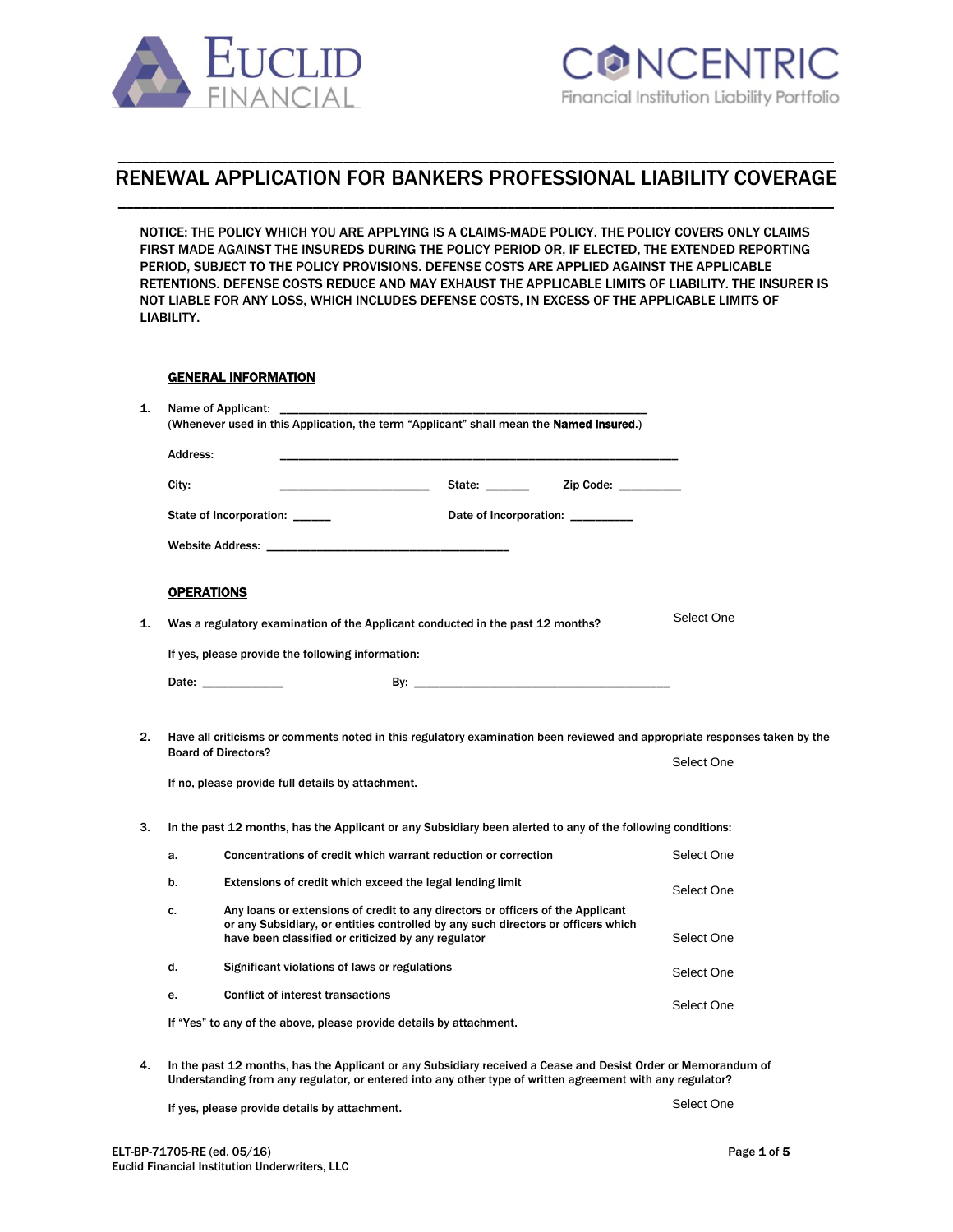



#### 5. In the past 12 months, were any changes made in the Applicant's Internal Audit Department or Compliance Department? Select One If yes, please provide details by attachment.

6. Does the Applicant provide loan servicing?

Select One

If "Yes", please provide the following information regarding loan servicing activities:

|                                                        | Annual # of Loans<br>Serviced | <b>Total Value of Loans</b><br>Serviced | % Mortgage Loans | % Other Loans |
|--------------------------------------------------------|-------------------------------|-----------------------------------------|------------------|---------------|
| Loans originated by<br>Applicant                       |                               |                                         |                  |               |
| Loans serviced on behalf of<br>3 <sup>rd</sup> parties |                               |                                         |                  |               |

## TRUST DEPARTMENT OPERATIONS

Please complete this section only if Applicant provides Trust Services:

1. Please provide the following information regarding all accounts in the Trust Department:

|                             | # of            | <b>Market Value of Assets</b> | <b>Discretionary</b> | <b>Advisory</b> | <b>Custodial</b> |
|-----------------------------|-----------------|-------------------------------|----------------------|-----------------|------------------|
|                             | <b>Accounts</b> | <b>Managed</b>                |                      |                 |                  |
| <b>Individual Accounts,</b> |                 |                               | %                    | %               | %                |
| <b>Trusts, Estates</b>      |                 |                               |                      |                 |                  |
| <b>ERISA Accounts</b>       |                 |                               | %                    | %               | %                |
|                             |                 |                               |                      |                 |                  |
| <b>Corporate Trust</b>      |                 |                               | %                    | %               | %                |
|                             |                 |                               |                      |                 |                  |
| <b>Mutual Funds</b>         |                 |                               | %                    | %               | %                |
|                             |                 |                               |                      |                 |                  |
| <b>TOTAL</b>                |                 |                               | %                    | %               | %                |
|                             |                 |                               |                      |                 |                  |

#### 2. Account Size

| a. Asset value of largest Discretionary account     |  |
|-----------------------------------------------------|--|
| b. Asset value of largest non-Discretionary account |  |
| c. Asset value of largest Custodial account         |  |
| d. Average number of accounts handled per officer   |  |

#### 3. In the past 12 months, were any audits of the Applicant's Trust Department conducted? If yes, please provide the following information: Select One

|            | Frequency | <b>Audit Date</b> |
|------------|-----------|-------------------|
| Internal   |           |                   |
| External   |           |                   |
| Regulatory |           |                   |

4. Were any recommendations or criticisms made in the above audits and have all recommendations or criticisms been corrected?

Select One

If "No", please provide details by attachment.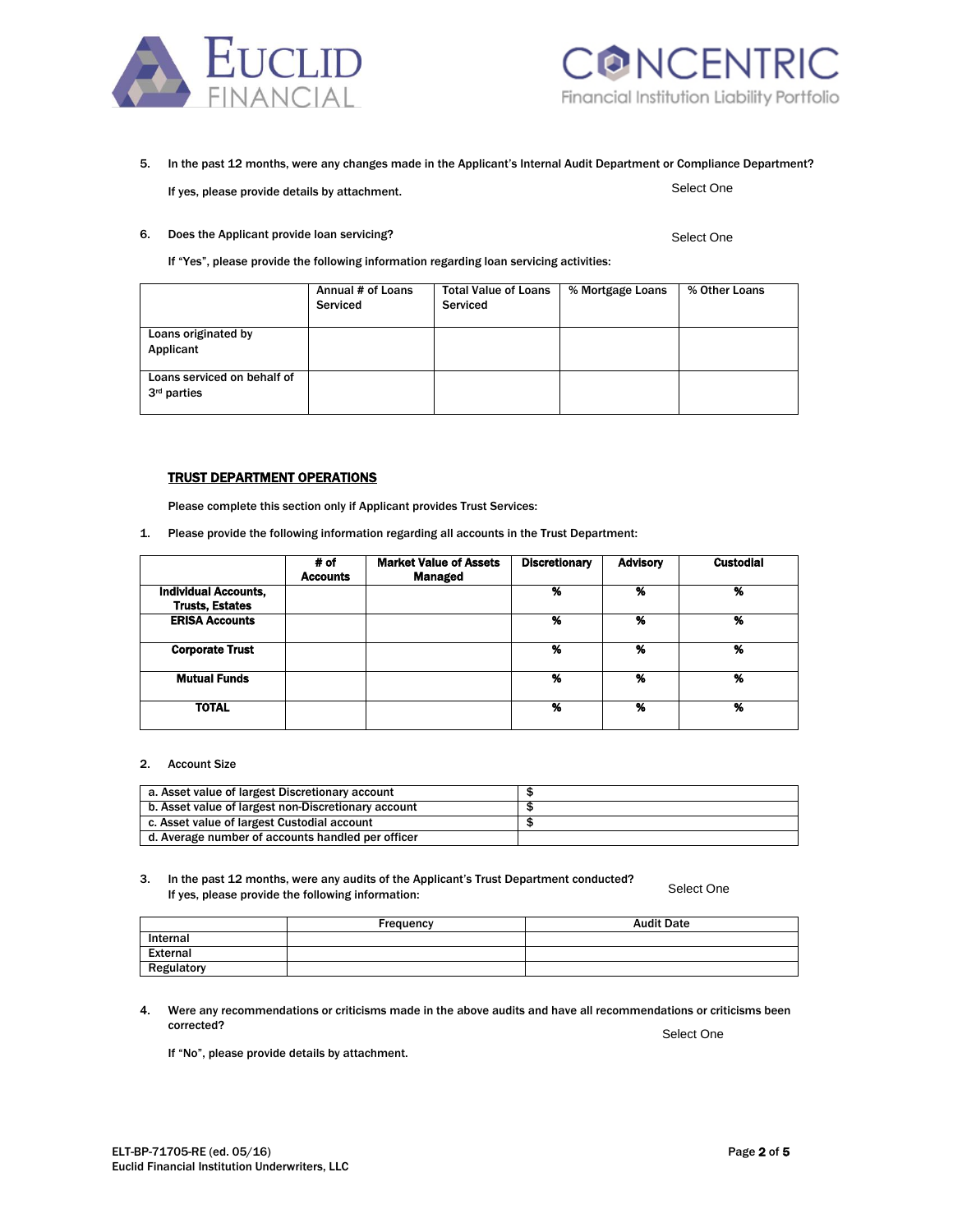



## LENDER LIABILITY COVERAGE

Please complete this section only if the Applicant is requesting Lender Liability Coverage:

| 1.                                                                                                                                                                                               | In the past 12 months, were any changes made to the Applicant's trade territory?                                                                                                                          |                       |  | Select One |            |  |
|--------------------------------------------------------------------------------------------------------------------------------------------------------------------------------------------------|-----------------------------------------------------------------------------------------------------------------------------------------------------------------------------------------------------------|-----------------------|--|------------|------------|--|
|                                                                                                                                                                                                  | If yes, please provide details by attachment.                                                                                                                                                             |                       |  |            |            |  |
| 2.<br>3.                                                                                                                                                                                         | Does the Applicant or any Subsidiary purchase loans in the secondary market?<br>Loan reviews are conducted:<br>Quarterly L<br>Annually<br>Monthly I                                                       |                       |  | Select One |            |  |
|                                                                                                                                                                                                  |                                                                                                                                                                                                           |                       |  |            |            |  |
|                                                                                                                                                                                                  |                                                                                                                                                                                                           |                       |  |            |            |  |
| 4.                                                                                                                                                                                               | Who conducts the loan review function?                                                                                                                                                                    | Employee:             |  |            |            |  |
|                                                                                                                                                                                                  |                                                                                                                                                                                                           | <b>External Firm:</b> |  |            |            |  |
| 5.                                                                                                                                                                                               | In the past 12 months, were any changes made to the Applicant's lending policy regarding specific levels of lending authority<br>or approval limits for individual officers and committees?<br>Select One |                       |  |            |            |  |
| 6.                                                                                                                                                                                               | In the past 12 months, were any changes made to the Applicant's loan committee?<br>Select One                                                                                                             |                       |  |            |            |  |
| 7.                                                                                                                                                                                               | Please complete the lending amounts for any lending activity below conducted by the Applicant:                                                                                                            |                       |  |            |            |  |
|                                                                                                                                                                                                  | <b>Current Amount</b><br><b>Description</b>                                                                                                                                                               |                       |  |            |            |  |
| Loan participations originated by third parties                                                                                                                                                  |                                                                                                                                                                                                           |                       |  |            |            |  |
|                                                                                                                                                                                                  | Loan participations sold with recourse                                                                                                                                                                    |                       |  |            |            |  |
| Construction lending for speculative buildings or homes                                                                                                                                          |                                                                                                                                                                                                           |                       |  |            |            |  |
|                                                                                                                                                                                                  | Unsecured commercial loans                                                                                                                                                                                |                       |  |            |            |  |
|                                                                                                                                                                                                  | <b>Subprime lending</b>                                                                                                                                                                                   |                       |  |            |            |  |
|                                                                                                                                                                                                  | Payday lending                                                                                                                                                                                            |                       |  |            |            |  |
|                                                                                                                                                                                                  | Origination and sale of loan securitizations                                                                                                                                                              |                       |  |            |            |  |
| Dealer floor planning loans                                                                                                                                                                      |                                                                                                                                                                                                           |                       |  |            |            |  |
|                                                                                                                                                                                                  |                                                                                                                                                                                                           |                       |  |            |            |  |
|                                                                                                                                                                                                  |                                                                                                                                                                                                           |                       |  |            |            |  |
|                                                                                                                                                                                                  | <b>LOSS/CLAIMS HISTORY</b>                                                                                                                                                                                |                       |  |            |            |  |
| Has the Applicant, any of its Subsidiaries, or any person proposed for coverage been the subject of, named as a party, or<br>1.<br>involved in, any of the following during the past five years: |                                                                                                                                                                                                           |                       |  |            |            |  |
|                                                                                                                                                                                                  |                                                                                                                                                                                                           |                       |  |            | Select One |  |

| Unsecured commercial loans                   |  |
|----------------------------------------------|--|
| Subprime lending                             |  |
| Payday lending                               |  |
| Origination and sale of loan securitizations |  |
| Dealer floor planning loans                  |  |

### LOSS/CLAIMS HISTORY

- 1. Has the Applicant, any of its Subsidiaries, or any person proposed for coverage been the subject of, named as a party, or involved in, any of the following during the past five years:
	- a. Anti-trust, copyright or patent litigation? The second service of the second select One
	- b. Civil, criminal or administrative proceeding alleging violation of any federal or state securities laws?
	- c. Any other civil action, administrative proceeding, formal or informal inquiry, investigative proceeding or alternative dispute resolution?

If "Yes" to any of these questions, please attach complete details.

2. Have any claims such as would fall within the scope of the proposed insurance been made against any person(s) or entity(ies) proposed for this insurance? Select One

If "Yes", please attach complete details.

Select One

Select One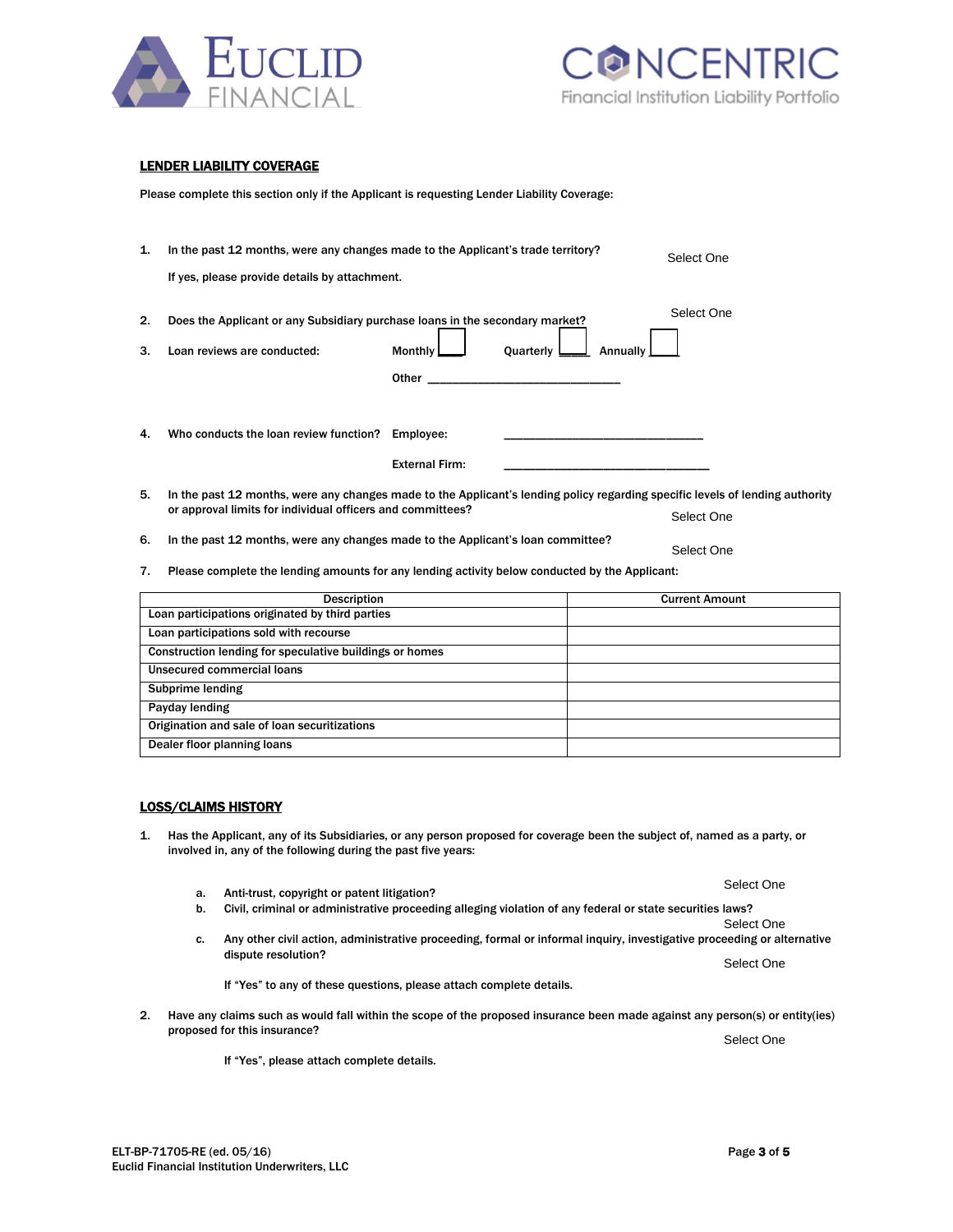



#### ADDITIONAL INFORMATION

As part of this Application, please submit the following documents with respect to the Applicant:

Most recent audited financial statements including schedules and notes

NOTICE:

ANY PERSON WHO KNOWINGLY AND WITH INTENT TO DEFRAUD ANY INSURANCE COMPANY OR ANOTHER PERSON, FILES AN APPLICATION FOR INSURANCE CONTAINING ANY MATERIALLY FALSE INFORMATION OR CONCEALS FOR THE PURPOSE OF MISLEADING, INFORMATION CONCERNING ANY FACT MATERIAL THERETO, MAY BE GUILTY OF COMMITTING A FRAUDULENT INSURANCE ACT, WHICH IS A CRIME AND SUBJECTS THE PERSON TO CRIMINAL AND CIVIL PENALTIES.

#### APPLICANT FRAUD WARNINGS

ALABAMA, ARKANSAS, LOUISIANA, MARYLAND, NEW JERSEY, NEW MEXICO and VIRGINIA: Any person who knowingly presents a false or fraudulent claim for payment of a loss or benefit or knowingly presents false information in an Application for insurance is guilty of a crime. In Alabama, Arkansas, Louisiana and Maryland, that person may be subject to fines, imprisonment or both. In New Mexico, that person may be subject to civil fines and criminal penalties. In Virginia, penalties may include imprisonment, fines and denial of insurance benefits.

COLORADO: It is unlawful to knowingly provide false, incomplete or misleading facts or information to an insurance company for the purpose of defrauding or attempting to defraud the company. Penalties may include imprisonment, fines, denial of insurance and civil damages. Any insurance company or agent of an insurance company who knowingly provides false, incomplete, or misleading facts or information to a policyholder or claimant for the purpose of defrauding or attempting to defraud the policyholder or claimant with regard to a settlement or award payable from insurance proceeds shall be reported to the Colorado Division of Insurance within the Department of Regulatory Agencies.

DISTRICT OF COLUMBIA, KENTUCKY and PENNSYLVANIA: Any person who knowingly and with intent to defraud any insurance company or other person files an Application for insurance or statement of claim containing materially false information or conceals for the purpose of misleading, information concerning any fact material thereto, commits a fraudulent insurance act, which is a crime. In District of Columbia, penalties include imprisonment and/or fines. In addition, the Insurer may deny insurance benefits if the Applicant provides false information materially related to a claim. In Pennsylvania, the person may also be subject to criminal and civil penalties.

FLORIDA and OKLAHOMA: Any person who knowingly and with intent to injure, defraud or deceive the Insurer, files a statement of claim or an Application containing any false, incomplete or misleading information is guilty of a felony. In Florida it is a felony to the third degree.

KANSAS: An act committed by any person who, knowingly and with intent to defraud, presents, causes to be presented or prepares with knowledge or belief that it will be presented to or by an Insurer, purported Insurer, broker or any agent thereof, any written statement as part of, or in support of, an application for the issuance of, or the rating of an insurance policy for personal or commercial insurance, or a claim for payment or other benefit pursuant to an insurance policy for personal or commercial insurance which such person knows to contain materially false information concerning any fact material thereto; or conceals, for the purpose of misleading, information concerning any fact material thereto is considered a crime.

MAINE: It is a crime to knowingly provide false, incomplete or misleading information to an insurance company for the purpose of defrauding the company. Penalties may include imprisonment, fines or denial of insurance benefits.

OHIO: Any person who, with intent to defraud or knowing that he is facilitating a fraud against the Insurer, submits an Application or files a claim containing a false or deceptive statement is guilty of insurance fraud.

OREGON: Any person who knowingly presents a false or fraudulent claim for payment of a loss or benefit or knowingly presents false information in an application for insurance may be guilty of a crime and may be subject to fines and confinement in prison.